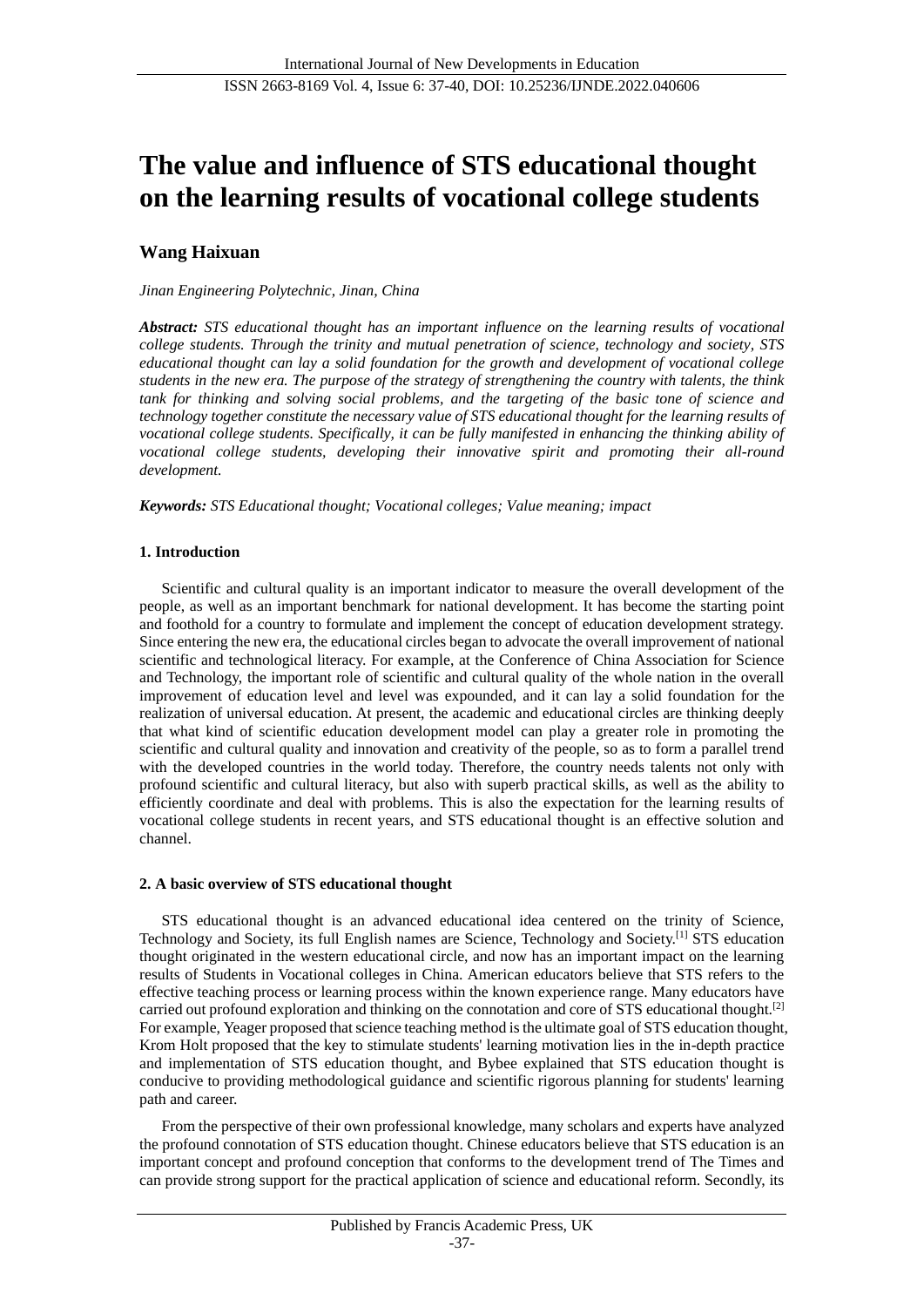# ISSN 2663-8169 Vol. 4, Issue 6: 37-40, DOI: 10.25236/IJNDE.2022.040606

application point is reflected in the trinity and organic unity of science, technology and society. Based on science as the starting point, it extends to the technical and social level to guide the formulation and implementation of educational routes, guidelines and policies, so as to ensure that education is truly scientific. In a word, STS educational thought can not only train and export high-quality talents with profound scientific and cultural quality under the guidance of this concept, but also pave a solid foundation for high-quality talents to improve their exploring spirit and thinking ability on social issues. Most importantly, under the guidance of STS education, students in today's vocational colleges will have a brand new and profound understanding of the booming science and technology.

### **3. The value and significance of STS educational thought for the learning results of vocational college students**

STS educational thought is of great value to the learning results of vocational college students. It is not only the purport of the talent development strategy, the think tank for thinking and solving social problems, but also the target of the setting tone of science and technology.

#### *3.1. The goal of the strategy of reinvigorating China through talent*

Under the background of the new era, the comprehensive implementation of the strategy of reinvigorating China with talents has put forward many new requirements for the development thinking and trend of training talents in the new era, especially for vocational college students who focus on learning practical operation skills. At present, China's economy is still in the situation of high-quality development, and all walks of life are in urgent need of high compound talents characterized by technical application. Vocational colleges of our country education emphasizes the one-stop production, management, construction and service development, at the same time of training senior technicians, also need to ensure that their knowledge and skills, the combination of reaching an omni-directional, multilevel and wide-range development, at the same time, more need to guide the vocational college students' learning effects toward the good direction, Strengthen the dual promotion of professional and technical literacy. The goal of the strategy of reinvigorating the country with talents is to train the new people of The Times to undertake the great task of national rejuvenation in colleges and universities, and to stimulate students' sense of social responsibility and dedication spirit by guiding them to pay more attention to the linear relationship between science and technology and social environment, legal issues, ethics and morality. Therefore, based on the current background of the new era, the training of students in vocational colleges in Our country must conform to the trend of The Times, strive to improve their own scientific and cultural quality and comprehensive quality, and become high compound elite talents required by the strategy of talent power.

#### *3.2. Think tank for solving social problems*

The STS educational thought can lead students to think deeply about a series of social problems today. On the one hand, in the field of biology, a series of uncontrolled biotechnology has led to many changes worldwide. For example, the advent of new genetic fertilization or cloning technology has caused governments and people all over the world to think hard about which development model society will eventually evolve towards. Can the emergence of various biological problems become the ultimate hidden danger of the future society? Perhaps STS educational thought provides an advanced thinking concept for vocational college students to learn. On the other hand, the widespread application and development of social informationization has provided a broad hotbed for intelligent crimes. Computer viruses and so on have become public hazards of the society.[3] Students can have a clearer and intuitive understanding of their learning mission by using the thinking mode of "science-technology-society".

### *3.3. Science and technology set the target of the keynote*

The widespread involvement and application of STS educational thought also plays a targeted role in setting the keynote of science and technology. On the one hand, in the field of nuclear technology, since the advent of nuclear weapons, people around the world have a deep fear of nuclear weapons, from Hiroshima and Nagasaki in Japan in the Second World War, two atomic bombs were dropped in succession, and now the Fukushima nuclear disaster in Japan, resulting in a large number of radioactive elements into the ocean. The frequent occurrence of this kind of accident also plays a warning role in the technical learning of vocational college students. On the other hand, the depth development of science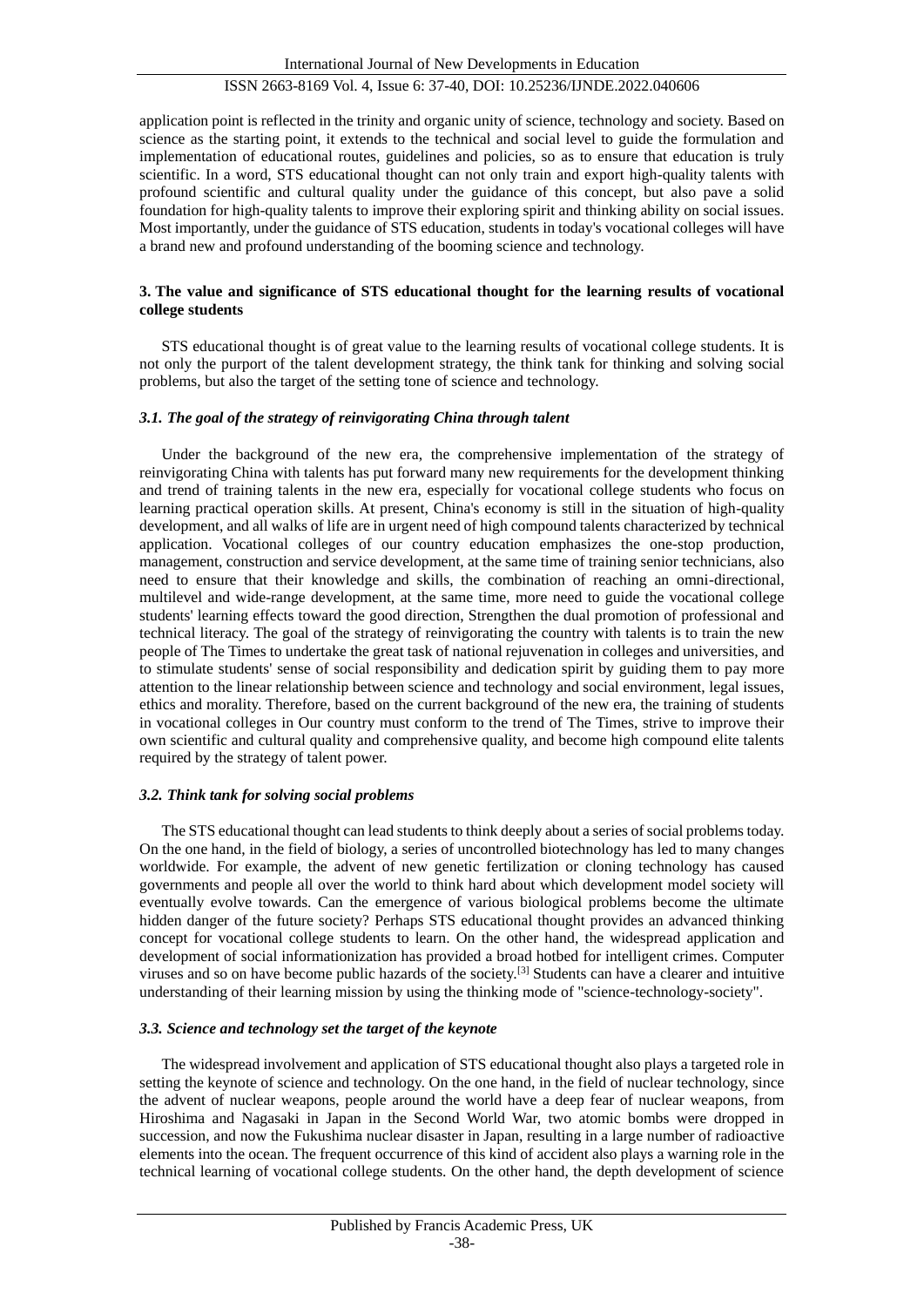# ISSN 2663-8169 Vol. 4, Issue 6: 37-40, DOI: 10.25236/IJNDE.2022.040606

and technology and frequent changes, also led to the serious damage to the natural environment, including land soil secondary salinization, urbanization construction in the process of modern industrial waste gas emissions and all has a significant negative impact on the sustainable development, thus the STS education thoughts established the fundamental key of science and technology target, Broaden the comprehensive thinking mode of vocational college students greatly.

#### **4. The influence of STS educational thought on the learning results of vocational college students**

Under the background of the new era, the impact of STS educational thought on the learning results of vocational college students is mainly reflected in enhancing their thinking ability, developing their innovative spirit and promoting their all-round development.

#### *4.1. To enhance the critical thinking ability of vocational college students*

Science and technology are only two important components of STS educational thinking, and should not be the ultimate value purport. The ultimate goal and purpose of mankind's mastery of science and technology is to benefit the world. We must fully respect man's dominant position and give play to his dominant role. With a full understanding of science and technology, we must make the best of the situation, seek advantages and avoid disadvantages, and ensure that the excellent achievements of science and technology are truly shared by the people and the world.[4] On the basis of rational utilization and allocation of effective resources, the author thinks about the harmonious relationship between science and technology and natural society, and pursues the universal truth of human cognition and transformation of the world with the inner truth. Therefore, vocational colleges students in daily speaking practice and skills in the process of learning, must establish justice, objective and comprehensive manner, the correct understanding of science and technology of the "double-edged sword" influence on the social development, in the process of a series of solid exercise, profoundly cognitive ultimate value orientation of social development, with the power of the scientific growth ability, armed with technical power of the mind at the same time, Learn to use the kinetic energy of the society to shape their own values, through repeated practice and understanding, use STS educational thought to enhance their own critical thinking ability.

#### *4.2. To develop the innovative spirit of vocational college students*

Innovation is the process of achieving a new goal on the basis of fully grasping the law of development of things. The goal of talent training requires higher education to cultivate high-quality specialized talents and innovative talents. Therefore, to meet the needs of the overall talents in the society, it has become an inevitable requirement to have certain innovative ability. At present, the demand for talents with innovative ability is more urgent than ever, which is also an important direction for colleges and universities to improve the quality of talent training. Scientific spirit is not only the basis for scientific and technological workers to continuously obtain research results, but also the basic quality that people should have in their work and life, as well as the ideological principles that a country and a nation need to uphold for continuous development. At present, the comprehensive innovation ability of college students in higher vocational colleges is relatively weak, which is mainly reflected in the disconnection between theory and practice, the low ability to solve practical engineering problems, and the low ability to understand and deal with the relationship between technological innovation and natural and social environment in their professional fields. STS educational thought emphasizes the relationship between science and technology and society, and attaches great importance to students' participation in teaching and practical activities, which is conducive to cultivating students' innovative consciousness and practical ability to the greatest extent. Therefore, higher vocational colleges should incorporate STS education into daily teaching work, combine theoretical teaching and technical practice teaching with social production and application, so that students can acquire solid theoretical knowledge and practical skills, and systematically cultivate their theoretical analysis ability and problem solving ability.<sup>[5]</sup>

#### *4.3. To promote the all-round development of vocational college students*

"Integration of arts and science" is an educational thought put forward by Cai Yuanpei, a famous educationist and scientist in China. He pointed out that there were many differences between the two subjects and suggested that they should be combined as one subject.<sup>[6]</sup> The implementation of STS educational concept is one of the important ways to realize the integration of arts and sciences. It is